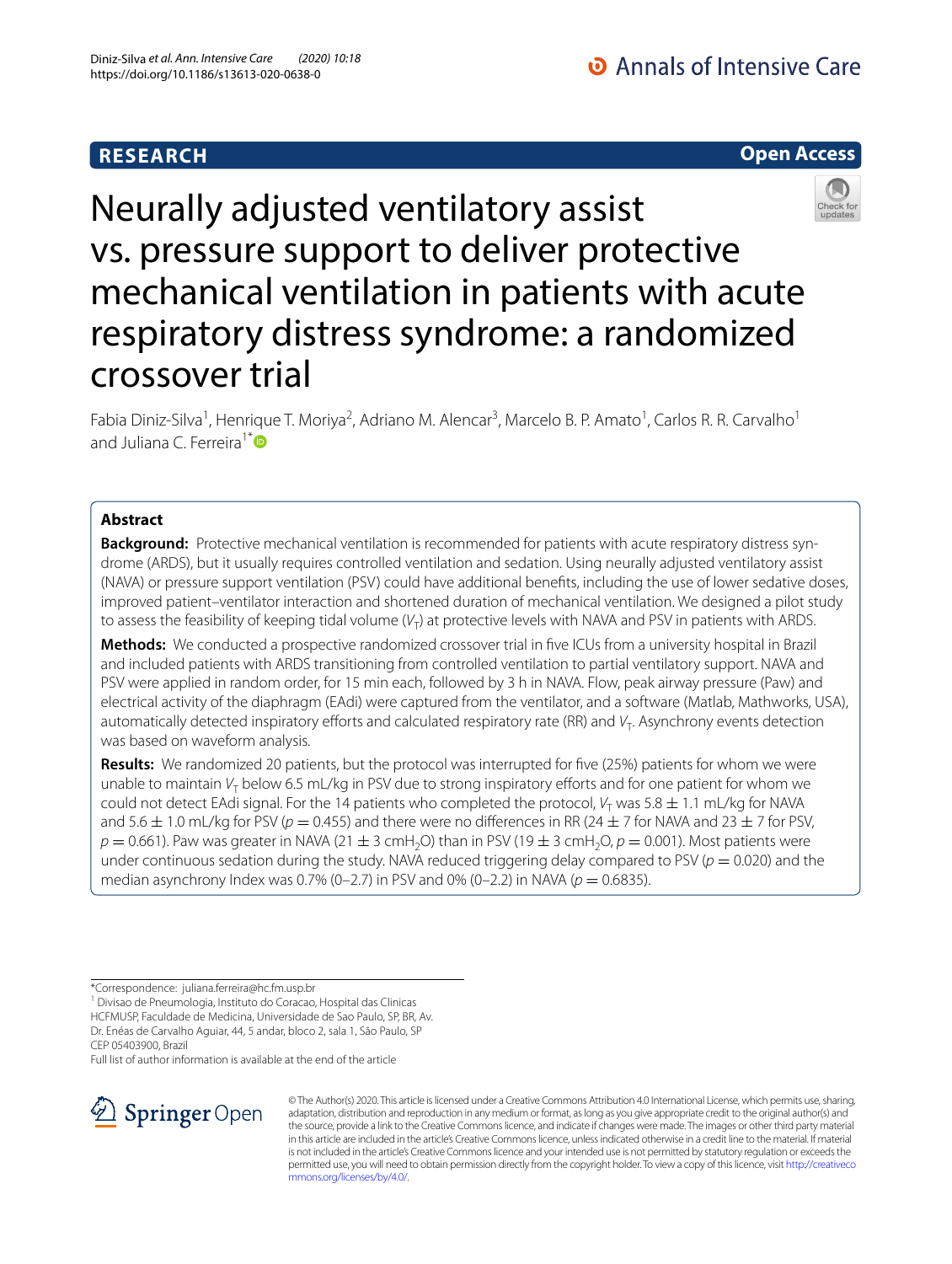**Conclusions:** It was feasible to keep  $V<sub>T</sub>$  in protective levels with NAVA and PSV for 75% of the patients. NAVA resulted in similar V<sub>T</sub>, RR and Paw compared to PSV. Our findings suggest that partial ventilatory assistance with NAVA and PSV is feasible as a protective ventilation strategy in selected ARDS patients under continuous sedation.

*Trial registration* ClinicalTrials.gov (NCT01519258). Registered 26 January 2012, [https://clinicaltrials.gov/ct2/show/](https://clinicaltrials.gov/ct2/show/NCT01519258) [NCT01519258](https://clinicaltrials.gov/ct2/show/NCT01519258)

**Keywords:** Respiration, artifcial, Respiratory distress syndrome, adult, Interactive ventilatory support, Positivepressure respiration, Neurally adjusted ventilatory assist

## **Background**

Acute respiratory distress syndrome (ARDS) has a high mortality burden [[1\]](#page-8-0), especially in low and middleincome countries [[2,](#page-8-1) [3\]](#page-8-2). Protective mechanical ventilation  $(MV)$ —consisting of the use of tidal volume  $(V_T)$  equal or less than 6 mL/kg of predicted body weight (PBW) and plateau pressure (Pplat) limited to 30  $\text{cm}H_2O$ —reduces mortality and is recommended for ARDS [[4–](#page-8-3)[8](#page-8-4)]. In the initial phase of ARDS, patients are often ventilated with controlled modes for rigorous control of  $V<sub>T</sub>$  and Pplat, requiring sedation and sometimes, neuromuscular blockade  $[6, 9-12]$  $[6, 9-12]$  $[6, 9-12]$  $[6, 9-12]$  $[6, 9-12]$ , which are associated with diaphragmatic weakness [\[13](#page-9-0)[–15\]](#page-9-1). On the other hand, overload of the respiratory muscles during acute respiratory failure causes muscle fatigue and is also associated with adverse events [\[16](#page-9-2)].

Using partial ventilatory support could be one alternative to prevent respiratory muscles weakness and complications associated with controlled mechanical ventilation [[13,](#page-9-0) [14\]](#page-9-3) while also preventing muscle fatigue [[16\]](#page-9-2). Partial ventilatory support in ARDS could have additional benefts, including the use of lower sedative doses, improved patient–ventilator interaction and shortened duration of MV [\[12,](#page-8-7) [17](#page-9-4), [18\]](#page-9-5).

Neurally adjusted ventilatory assist (NAVA) is a proportional ventilatory mode that uses the electrical activity of the diaphragm (EAdi) to trigger, cycle and provide inspiratory assistance in proportion to patient's efort [[19–](#page-9-6)[21](#page-9-7)]. Studies have shown that NAVA prevents excessive lung distension, reduces the work of breathing and improves patient–ventilator synchrony when compared with pressure support ventilation (PSV) [\[22](#page-9-8)[–28\]](#page-9-9).

We designed a pilot study to assess the feasibility of using NAVA and PSV for ARDS patients transitioning from controlled ventilation to partial ventilatory support. We hypothesized that it would be feasible to keep  $V<sub>T</sub>$  at protective levels with NAVA and PSV.

## **Methods**

We conducted a crossover study in five intensive care units of a university hospital in São Paulo, Brazil, from November 2012 to November 2015. The Institution's Ethics committee (CaPPesq 02874612.6.0000.0068) approved the study and informed consent was obtained from the families of patients and attending physicians. The study was registered on ClinicalTrials.gov (NCT01519258).

We screened intubated and mechanically ventilated patients with ARDS according to the Berlin defnition [[29\]](#page-9-10) and included a pilot sample of 20 patients. We could not calculate a sample size since data on the performance of NAVA during protective ventilation for ARDS was not available in the literature. Inclusion criteria were MV for more than 24 h; diagnosis of ARDS; indication of protective MV, by the ICU team; presence of inspiratory eforts triggering the ventilator for more than 6 h. Exclusion criteria were age < 18 years, pregnancy, severe hemodynamic instability, contraindications to the placement of the esophageal catheter and participation in other clinical trials.

We randomized patients who fulflled all inclusion criteria and no exclusion criteria to the order of ventilation in NAVA and PSV using a computer generated randomization list (<http://www.R-project.org/>, Vienna, Austria), and numbered, opaque and sealed envelopes.

Patients were ventilated with the Servoi Ventilator (Maquet Critical Care, Solna, Sweden), and ventilator settings before initiation of the protocol were adjusted by ICU team (Baseline). PEEP (positive end-expiratory pressure) and  $FIO<sub>2</sub>$  (fraction of inspired oxygen) were kept constant during the study. We registered baseline ventilatory parameters and demographic data. Sedation was adjusted by the ICU team according to the ICU sedation protocol, targeting a RASS of  $-5$  for patients receiving neuromuscular blocker and  $RASS - 2$  to 0 for patients transitioning to assisted ventilation.

Patients were switched from Baseline to PSV and we titrated PSV to generate a  $V_T \leq 6$  mL/kg PBW. We started with a PS level of 10 cmH<sub>2</sub>O and increased or decreased it to reach the target  $V_T$ . If  $V_T$  was  $\geq 6.5$  mL/ kg despite using  $PS \leq 3$  cmH<sub>2</sub>O, the protocol was interrupted, and Baseline was resumed (Fig. [1\)](#page-2-0). If we were able to provide protective MV with PSV, we placed the NAVA catheter and titrated NAVA. Triggering sensitivity and cycling criteria in PSV were adjusted by the ICU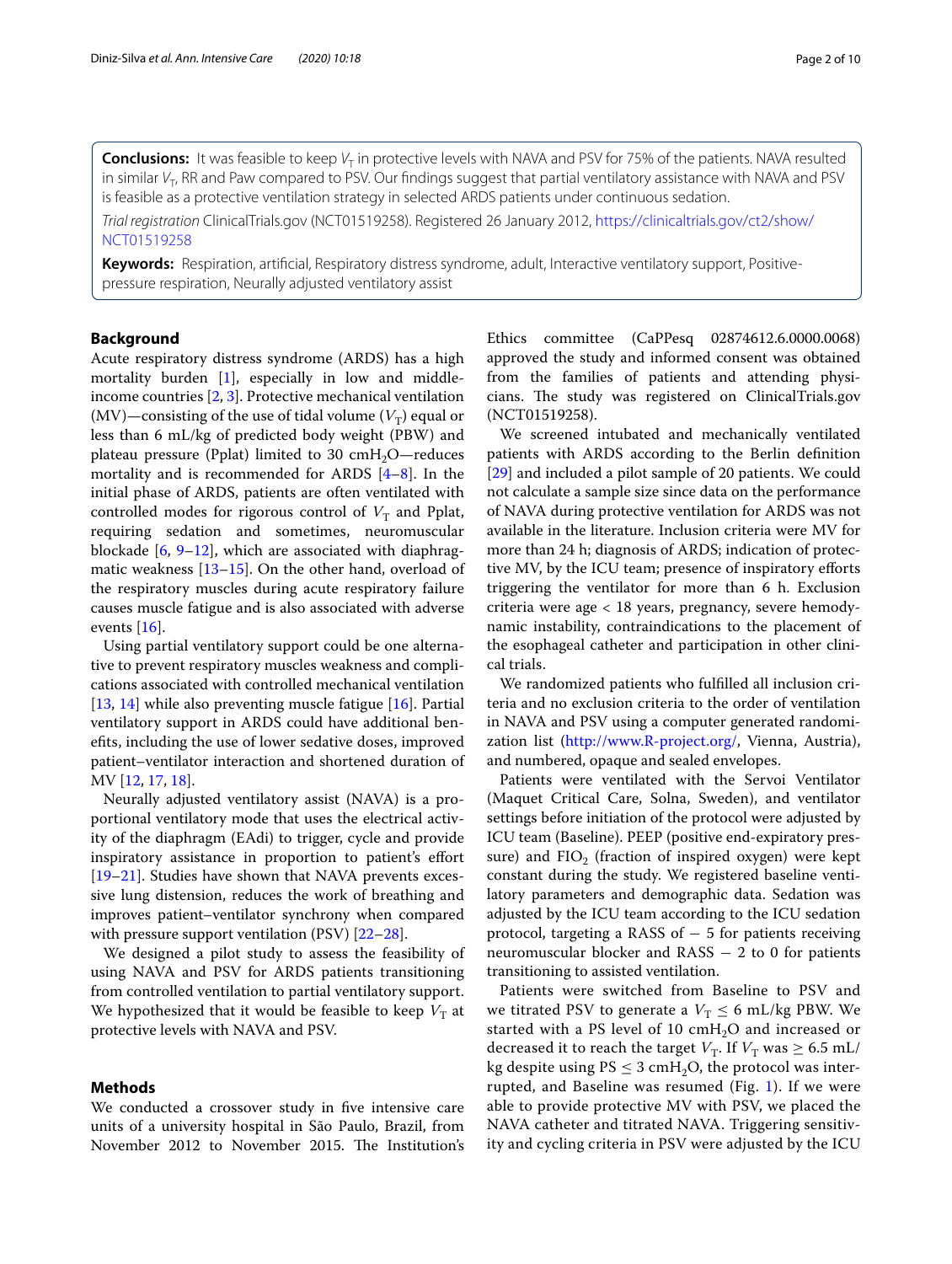



Assessed for eligibility (n = 104)

<span id="page-2-0"></span>team. The ICU team was instructed to use flow triggering adjusted to be as sensitive as possible without generating auto-triggering.

As previously described [\[30](#page-9-11)], we measured EAdi using a dedicated NAVA catheter (Maquet, Sweden) and titrated NAVA level to generate the same peak pressure generated with PSV. Triggering sensitivity in NAVA was fixed at 0.5  $\mu$ V, and cycling criteria was fixed at 70% of peak EAdi. Pneumatic triggering sensitivity was adjusted by the ICU team and kept constant.

Then, patients were ventilated in NAVA and PSV for 15 min each, in the order determined by randomization, followed by ventilation with NAVA for 3 h (NAVA3h).

We collected hemodynamic and respiratory parameters at the end of NAVA and PSV periods and every 15 min in the NAVA3h and obtained arterial blood gases at the end of NAVA and PSV periods and NAVA3h.

We recorded peak airway pressure (Paw), flow, and EAdi continuously from the ventilator at a sampling rate of 100 Hz, using dedicated software (ServoTracker V.4.2;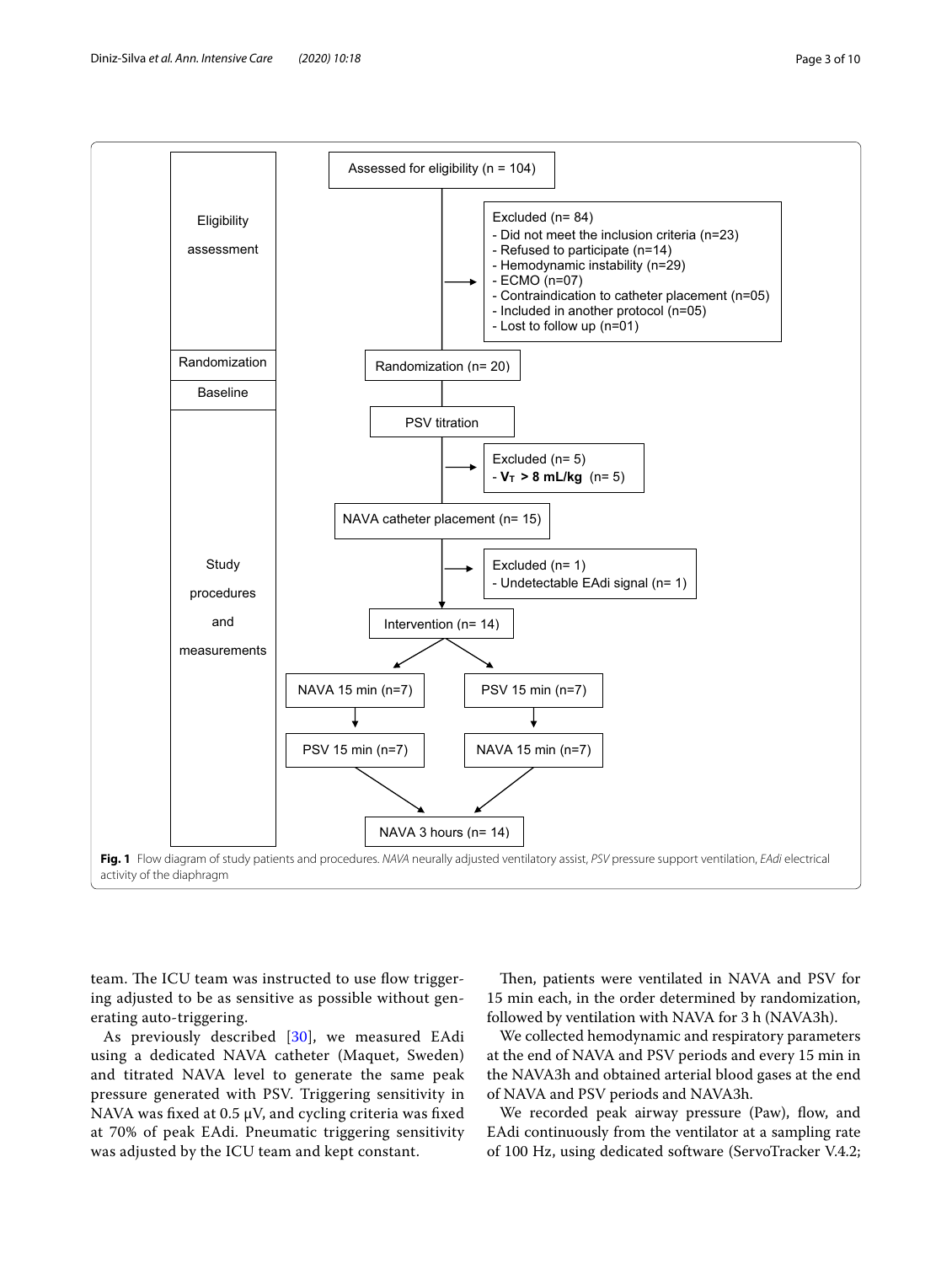Maquet, Solna, Sweden). We analyzed 3-min recordings of the end of the period of Baseline, NAVA and PSV ventilation. For analysis of NAVA3h, data from several consecutive recordings were processed in order to analyze at least 10 min of recording for every 30 min.

We processed and analyzed the data using a custom computer routine (Matlab, Mathworks, MA, USA), which automatically detected the moment of initiation and termination of inspiratory efforts and ventilator cycles, and calculated  $V_T$ , Paw, respiratory rate (RR), minute ventilation, mean airway pressure (MAP), EAdi peak, and neural inspiratory time (TIn): as the diference of time (in seconds) between the initiation of an inspiratory effort and EAdi Peak. We averaged all cycles in each situation to generate a mean value for the above variables. We calculated EAdi/TIn for each respiratory cycle to have an index of respiratory drive.

Asynchrony event detection was based on a custom computer routine (Matlab, Mathworks, MA, USA) which detected the beginning and termination of each ventilator cycle, the beginning and termination of each respiratory efort and calculated cycle times and mean inspiratory times. This analysis was followed by visual inspection of Paw, flow and EAdi waveforms to confirm the presence of asynchrony. We defned the types of asynchrony in accordance with previous publications  $[31-34]$  $[31-34]$  $[31-34]$  as: autotriggering, a ventilator cycle not preceded by an inspiratory effort; triggering delay, delay between start of patient effort and triggering  $> 25\%$  mean inspiratory time; ineffective effort, an inspiratory effort not accompanied by a ventilator cycle; double triggering, two cycles separated by an expiratory time less than half of mean inspiratory time; prolonged cycle, inspiratory time greater than twice the mean inspiratory time; short cycle, inspiratory time less than half the mean inspiratory time.

The asynchrony index (AI) was calculated as the number of cycles with major asynchronies (auto-triggering, ineffective efforts, double triggering and short cycle) divided by the number of monitored neural cycles, expressed as a percentage.

The primary endpoint was  $V<sub>T</sub>$  in mL/kg of predictive body weight, and secondary endpoints were Paw, EAdi, RR and asynchrony index.

#### **Statistical analysis**

Continuous variables are expressed by mean and standard deviation or median and 25–75% interquartile range. We used paired t tests to compare continuous variables. For non-normally distributed variables, we used paired Wilcoxon signed-rank tests. Statistical analysis was done with R [\(http://www.R-project.org/,](http://www.R-project.org/) Vienna, Austria). A *p* value less than 0.05 was considered signifcant.

## **Results**

We assessed 104 patients with *P*/*F* ratio less than 300, and excluded 84, mainly because they did not meet the inclusion criteria, refused to participate or had severe hemodynamic instability (Fig. [1](#page-2-0)). Twenty patients were randomized and included in the trial, and 14 completed the protocol. The protocol was interrupted for five patients (25%) for whom we were unable to maintain  $V<sub>T</sub>$  below 6.5 mL/kg PBW in PSV due to strong inspiratory efforts and for one patient for whom we could not detect the EAdi signal.

Patient's demographic characteristics are shown in Table [1](#page-4-0).

The baseline mode was volume-controlled for six patients and pressure-controlled for 14 patients. Ventilatory settings during the study protocol are shown in Table [2](#page-4-1). Most patients received neuromuscular blockage on the frst 48 h of the diagnosis, but none were still receiving it at the time of the study. Sedation was used for most patients at ICU team discretion, targeting a RASS of − 2 to 0, but since we studied patients a few hours after NMB interruption, some patients were still deeply sedated. The most commonly sedatives used were fentanyl, propofol and midazolam (Table [2\)](#page-4-1).

The  $V_T$  stayed within protective levels for the 14 patients who completed the protocol, and there was no difference between NAVA and PSV (Table [3](#page-5-0)). There was also no statistical diference in RR, minute ventilation, MAP, EAdi and EAdi/TIn comparing the two modes. Paw was greater in NAVA than in PSV, but it remained at protective levels. Median  $PaO<sub>2</sub>$  and median  $P/F$  were greater in NAVA than in PSV. There were no differences for other blood gas variables between NAVA and PSV (Table [4](#page-5-1)) or in the blood gases comparing baseline and NAVA3h (Additional fle [1](#page-8-8): Table S1).

Comparisons of the incidence of asynchronies between NAVA and PSV for each patient are shown in Fig. [2.](#page-6-0) Auto-triggering (Fig. [2a](#page-6-0)) was similar for both modes; Double triggering (Fig. [2b](#page-6-0)) was observed in four patients during NAVA and in one patient during PSV, but the diference was not signifcant. In NAVA, the second cycle in a double triggering event had very low or zero flow (Fig. [3](#page-7-0)). Prolonged cycle (Fig.  $2c$ ) was similar in NAVA and PSV; inefective efort was observed in two patients during PSV, and absent during NAVA (Fig. [2d](#page-6-0)). Triggering delay (Fig. [2](#page-6-0)e) was observed in 13 patients during PSV and in 10 patients during NAVA. Short cycle was observed in only one patient in PSV. AI was greater than 10% in two patients in both PSV and NAVA and was not signifcantly diferent between the two modes of ventilation (Fig.  $2f$  $2f$ ), with a median of 0.7% (0–2.7) in PSV and 0% (0–2.2) in NAVA  $(p = 0.6835)$ .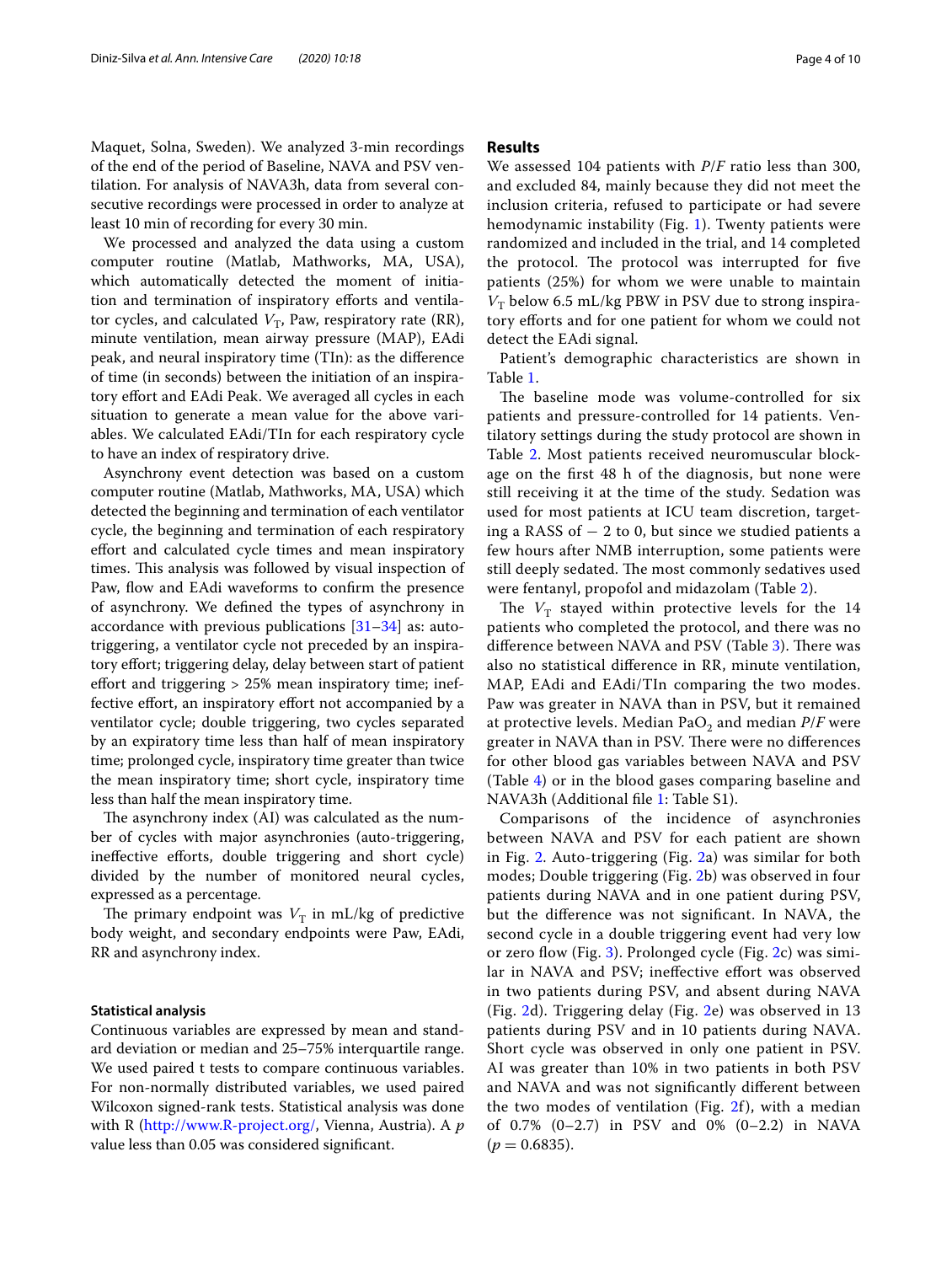| ID | Age | Gender | SAPS <sub>3</sub> | <b>Cause of ARDS</b> | Charlson       | P/F |
|----|-----|--------|-------------------|----------------------|----------------|-----|
|    | 51  | M      | 43                | Aspiration           | 3              | 102 |
| 2  | 54  | F      | 67                | Aspiration           | $\overline{2}$ | 136 |
| 3  | 79  | M      | 71                | Pneumonia            | 5              | 114 |
| 4  | 56  | M      | 27                | Pneumonia            |                | 90  |
| 5  | 63  | M      | 74                | Pneumonia            | 5              | 120 |
| 6  | 42  | M      | 75                | Pneumonia            | $\mathfrak{D}$ | 160 |
| 7  | 73  |        | 52                | Pneumonia            | 4              | 192 |
| 8  | 60  |        | 58                | Pneumonia            |                | 162 |
| 9  | 41  | M      | 39                | Pneumonia            |                | 70  |
| 10 | 48  | M      | 46                | Pneumonia            |                | 127 |
| 11 | 79  | M      | 63                | Pneumonia            |                | 175 |
| 12 | 45  |        | 52                | Pneumonia            |                | 190 |
| 13 | 61  |        | 96                | Anaphylactic shock   | 4              | 58  |
| 14 | 40  |        | 31                | Pneumonia            | 2              | 139 |
| 15 | 33  |        | 38                | Pneumonia            |                | 289 |
| 16 | 51  |        | 73                | Pneumonia            |                | 96  |
| 17 | 46  | M      | 61                | Pneumonia            |                | 194 |
| 18 | 56  | M      | 51                | Pneumonia            | ζ              | 140 |
| 19 | 37  | M      | 70                | Pneumonia            | h              | 106 |
| 20 | 46  | E      | 67                | Pneumonia            |                | 140 |

<span id="page-4-0"></span>**Table 1 Patient demographics at admission and at diagnosis of ARDS**

*ID* patient identifcation, *Age* age in years, *SAPS 3* Simplifed Acute Physiology Score 3 calculated at admission, *ARDS* acute respiratory distress syndrome, *Charlson* Charlson comorbidity index at admission, *P/F* ratio of arterial oxygen pressure divided by the fraction of inspired oxygen on the day of the diagnosis of ARDS

| ID             | $MV_{days}$    | Mode       | <b>PS</b>      | Cycl <sub>off</sub> | <b>NAVAL</b> | PEEP            | FIO <sub>2</sub> | P/F | Sedation | <b>RASS</b> |
|----------------|----------------|------------|----------------|---------------------|--------------|-----------------|------------------|-----|----------|-------------|
|                | 6              | PCV        | 13             | 30%                 | 2.4          | 11              | 0.45             | 151 | F        | $-5$        |
| $\overline{2}$ | 7              | PCV        | <b>NA</b>      | <b>NA</b>           | <b>NA</b>    | 16              | 0.35             | 183 | None     | $-2$        |
| 3              | 3              | PCV        | <b>NA</b>      | <b>NA</b>           | <b>NA</b>    | 14              | 0.60             | 129 | F, P     | $-4$        |
| $\overline{4}$ | 3              | PCV        | 5              | 30%                 | 0.2          | 15              | 0.30             | 376 | F, P     | $-4$        |
| 5              |                | PCV        | 8              | 25%                 | 1.2          | 10              | 0.50             | 296 | None     | $\Omega$    |
| 6              | 3              | PCV        | 10             | 30%                 | 0.6          | 10              | 0.45             | 136 | F        | $-4$        |
| 7              | 4              | PCV        | 6              | 40%                 | 1.4          | 8               | 0.40             | 265 | F, P     | $-4$        |
| 8              | 3              | VCV        | 6              | 35%                 | 0.4          | 8               | 0.30             | 281 | F, M     | $-5$        |
| 9              | 3              | PCV        | <b>NA</b>      | <b>NA</b>           | <b>NA</b>    | 8               | 0.50             | 114 | F, M, D  | $+1$        |
| 10             | 2              | PCV        | 5              | 30%                 | 0.8          | 15              | 0.50             | 187 | F, P     | $-4$        |
| 11             | 3              | PCV        | <b>NA</b>      | <b>NA</b>           | <b>NA</b>    | 8               | 0.30             | 213 | P        | $-3$        |
| 12             | 3              | <b>VCV</b> | 5              | 30%                 | 0.6          | 10              | 0.30             | 240 | F        | $-2$        |
| 13             | 3              | PCV        | $\overline{7}$ | 30%                 | 0.3          | 10 <sup>°</sup> | 0.35             | 193 | F, M     | $-4$        |
| 14             | 3              | PCV        | 6              | 30%                 | 0.5          | 10 <sup>°</sup> | 0.30             | 280 | D        | $-1$        |
| 15             | 2              | VCV        | 8              | 30%                 | 2.0          | 10 <sup>°</sup> | 0.50             | 137 | F, P, M  | $-3$        |
| 16             | $\overline{4}$ | <b>PCV</b> | 12             | 15%                 | 2.2          | 10              | 0.45             | 170 | None     | $-3$        |
| 17             | 2              | VCV        | 7              | 30%                 | 0.5          | 8               | 0.40             | 215 | F, M     | $-4$        |
| 18             | $\overline{4}$ | VCV        | 10             | 30%                 | 0.8          | 12              | 1.00             | 133 | F        | $\Omega$    |
| 19             | 5              | PCV        | <b>NA</b>      | <b>NA</b>           | ΝA           | 13              | 1.00             | 314 | F, P     | $-4$        |
| 20             | 4              | VCV        | <b>NA</b>      | <b>NA</b>           | <b>NA</b>    | 10              | 0.45             | 149 | F, M     | $-3$        |

<span id="page-4-1"></span>**Table 2 Ventilator parameters and patient characteristics during the study protocol**

*ID* patient identification, *MV<sub>days</sub>* days of mechanical ventilation before inclusion on the study, *PS* pressure support, *Cycl<sub>off</sub>* cycling off in pressure support mode, *NAVA*<sub>L</sub> level of neurally adjusted ventilatory assist (NAVA) during ventilation with NAVA mode, *PEEP* positive pressure at the end of expiration, *FIO2* fraction of inspired oxygen, *P/F* ratio of arterial oxygen pressure divided by the fraction of inspired oxygen on the day of the study, *F* continuous fentanyl, *P* continuous propofol, *M* continuous midazolam, *D* continuous dexmedetomidine, *RASS* Richmond Agitation–Sedation Scale at the day of study, *NA* not applicable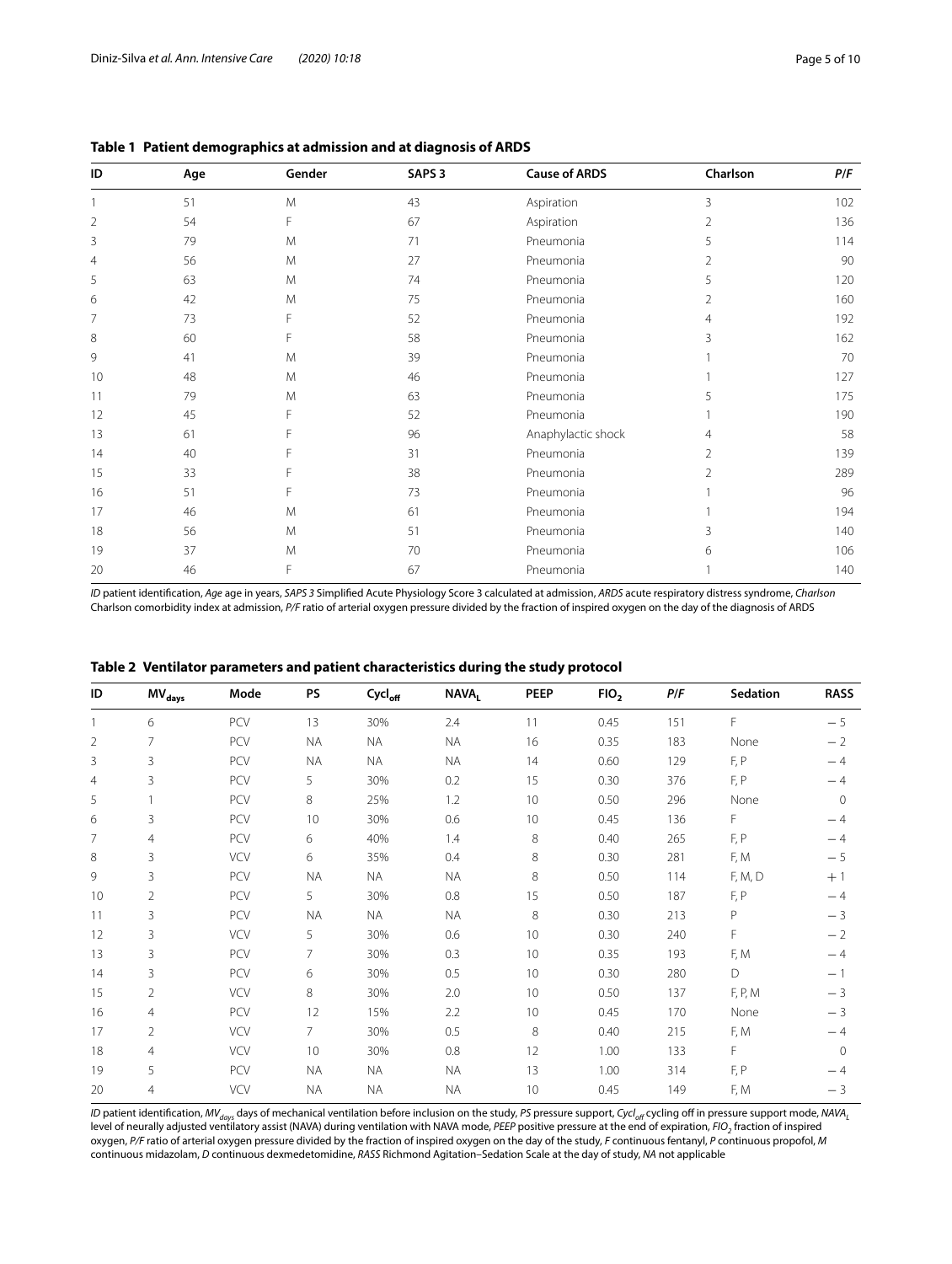<span id="page-5-0"></span>**Table 3 Respiratory variables during the study protocol**

| Variable                   | <b>NAVA</b>  | <b>PSV</b>    | p value |
|----------------------------|--------------|---------------|---------|
| RR (rpm)                   | $74 + 7$     | $23 + 7$      | 0.661   |
| $V_T/kg$ (mL/kg)           | $5.8 + 1.1$  | $5.6 \pm 1.0$ | 0.455   |
| VE (L/min)                 | $8.2 + 2.5$  | $8.0 + 2.5$   | 0.431   |
| $MAP$ (cmH <sub>2</sub> O) | $12.7 + 2.4$ | $12.5 + 2.3$  | 0.364   |
| Paw ( $cmH2O$ )            | $21 + 3$     | $19 + 3$      | 0.001   |
| $EAdi$ ( $\mu$ V)          | $12.9 + 6.8$ | $11.9 + 6.9$  | 0.285   |
| EAdi/TIn (µV/s)            | $19.3 + 9.4$ | $17.3 + 8.8$  | 0.156   |

*RR* respiratory rate,  $V_\tau$ /*kg* tidal volume for predicted body weight, *VE* minute ventilation, *MAP* mean airway pressure, *Paw* peak airway pressure, *EAdi* peak of electrical activity of the diaphragm, *EAdi/TIn* peak of electrical activity of the diaphragm divided for neural inspiratory time − index of respiratory drive

Data presented as mean ± standard deviation, *p* value obtained by paired *t* test

<span id="page-5-1"></span>**Table 4 Blood gases during the study protocol**

| Variable          | <b>NAVA</b>             | <b>PSV</b>              | p value |
|-------------------|-------------------------|-------------------------|---------|
| рH                | 7.37 (7.36-7.41)        | 7.37 (7.36-7.40)        | 0.481   |
| PaO <sub>2</sub>  | 88 (69-96)              | $80(66 - 96)$           | 0.045   |
| P/F               | 241 (203-265)           | 236 (144-260)           | 0.050   |
| PaCO <sub>2</sub> | 39 (36-44)              | $40(37-45)$             | 0.290   |
| HCO <sub>3</sub>  | $23(21-24)$             | $23(21-25)$             | 0.575   |
| <b>BF</b>         | $-1.1$ ( $-2.7$ to 0.1) | $-0.1$ ( $-3.7$ to 0.4) | 0.906   |
| SaO <sub>2</sub>  | 95 (92-97)              | $96(92 - 96)$           | 0.861   |

pH hydrogen potential, PaO<sub>2</sub> arterial oxygen pressure, P/F ratio of arterial oxygen pressure divided by the fraction of inspired oxygen, PaCO<sub>2</sub> arterial pressure of carbon dioxide, *HCO<sub>3</sub>* bicarbonate, *BE* base excess, *SaO<sub>2</sub>* oxygen saturation Data presented as median and 25–75% interquartile range. *p* value obtained by Wilcoxon signed-rank test

To evaluate if protective MV could be sustained with NAVA, we compared the  $V_T$ , RR and Paw for the 13 patients who completed the period of NAVA3h with controlled ventilation at Baseline. There was no statistical difference in  $V_T$  (5.8  $\pm$  1.2 mL/kg in NAVA and 5.5 $\pm$ 0.8 mL/ kg in baseline;  $p = 0.364$ ), RR (24  $\pm$  7 in NAVA and  $25 \pm 7$  in baseline;  $p = 0.946$ ), or Paw (20  $\pm$  4 cmH<sub>2</sub>O) in NAVA and  $23 \pm 4$  cmH<sub>2</sub>O in baseline;  $p = 0.051$ ). The median *P*/*F* ratio was similar for both modes, 216 (172– 281) vs. 217 (167–266),  $p = 0.765$ . One patient who presented apneas on the frst hour of NAVA3h was excluded from this assessment. Mean  $V_T$  was stable and remained at protective levels over NAVA3h (Fig. [4\)](#page-7-1).

#### **Discussion**

In this study, we compared  $V_T$ , RR, Paw, gas exchange and patient–ventilator asynchronies in NAVA and PSV in patients with ARDS on the frst day after neuromuscular blockage were interrupted. The main findings were: (1) most patients could be ventilated in PSV and NAVA within protective levels, but one-quarter had strong respiratory eforts that resulted in high tidal volumes that prevented the application of protective ventilation with partial ventilatory support. (2) NAVA and PSV resulted in similar  $V_T$  and RR; NAVA resulted in greater Paw than PSV, but Paw in both modes remained within protective levels. (3) There was no difference in the asynchrony index between NAVA and PSV. (4) NAVA was well tolerated during a 3-h period and had similar  $V<sub>T</sub>$ , Paw and RR compared to controlled ventilation.

To our knowledge, this is the frst study using NAVA while providing protective ventilation in ARDS patients. Our protocol began a few hours after the deep sedation and/or neuromuscular blockage was discontinued and patients had respiratory drive. Other studies using NAVA in patients with ARDS were performed in the weaning phase [[25](#page-9-14), [34\]](#page-9-13), in patients on ECMO [\[33](#page-9-15)] or did not specify timing  $[24]$  $[24]$ . The largest trial using NAVA randomized 128 patients to NAVA or PSV in the beginning of the weaning of MV, but the study population was a mix of several causes of respiratory failure [[35\]](#page-9-17). Our intention was to apply partial ventilatory support—NAVA and PSV—while providing protective MV with a potential to reduce the need for sedation and the occurrence of asynchrony, as an improved strategy to avoid ventilatorinduced lung injury (VILI) [\[36](#page-9-18)].

We found that this approach was feasible for most ARDS patients under continuous sedation, and a short trial on PSV was used to detect patients with strong inspiratory eforts who could not be kept on protective ventilation in partial ventilatory support. Patients who could be ventilated with approximately 6 mL/kg in PSV could also be safely ventilated in NAVA. We included patients on the three categories of ARDS, with a median of 3 days of MV. On the day of the study, the median *P*/*F* was still low, 190, and the two patients with *P*/*F* above 300 had received recruitment maneuvers and were on high PEEP (13 and 15  $cmH<sub>2</sub>O$ ). Tidal volume was similar in PSV and NAVA and within protective values for the 14 patients who completed the protocol. However, we had to interrupt the protocol and resume deep sedation for fve patients (25%) who had strong inspiratory efforts resulting in  $V_T \geq 8$  mL/kg, even with low levels of PS. Our concern was that strong inspiratory efforts and high tidal volumes could contribute to VILI [\[37](#page-9-19)]. In such cases, patients may beneft from the use of controlled ventilation and sedation to avoid further injury caused by MV [\[6](#page-8-5)].

The breathing pattern was similar in NAVA and PSV, there were no diferences in RR, in accordance with previous studies  $[24, 33]$  $[24, 33]$  $[24, 33]$  $[24, 33]$ . The respiratory drive was similar in both modes for the 14 patients enrolled, as indicated by the mean values of EAdi/TIn and EAdi. Paw was greater in NAVA than in PSV, despite titration of NAVA level to generate the same Paw in PSV. That happened because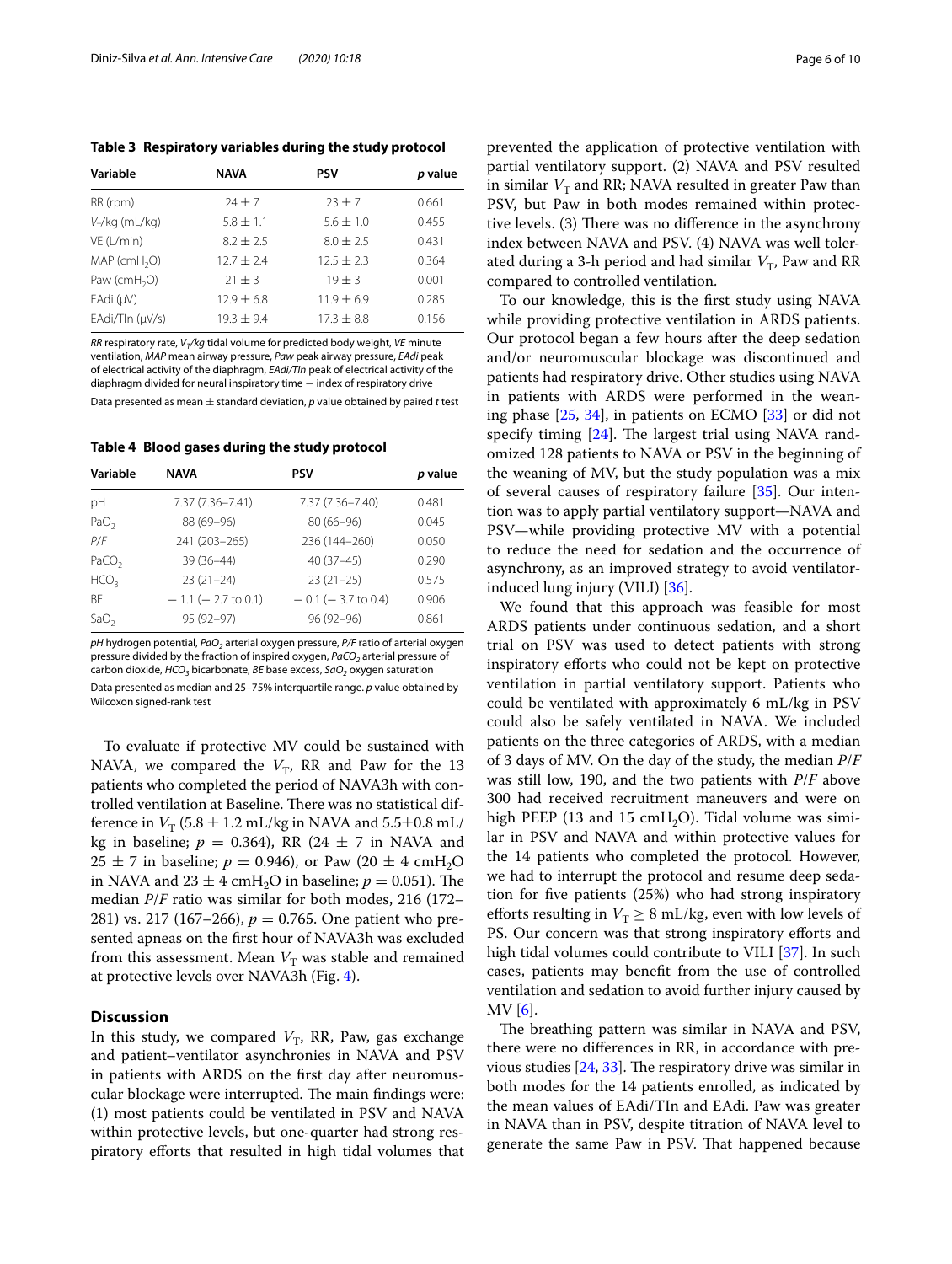

<span id="page-6-0"></span>Paw in NAVA varies with EAdi, in contrast to PSV, where it is set. However, Paw remained within protective levels in both modes and this diference did not translate into more assistance in NAVA compared to PSV, since RR,  $V<sub>T</sub>$  and EAdi were similar in both modes [\[21](#page-9-7), [38,](#page-9-20) [39](#page-9-21)]. The *P*/*F* ratio was higher in NAVA when compared with PSV, but the diference was not clinically relevant.

The incidence of the asynchrony was relatively low in our study. AI was greater than 10% in only two patients

in both PSV and NAVA, which is considered clinically important and associated with prolonged mechanical ventilation  $[31, 32, 40]$  $[31, 32, 40]$  $[31, 32, 40]$  $[31, 32, 40]$  $[31, 32, 40]$  $[31, 32, 40]$  $[31, 32, 40]$ . This finding may be related to the fact that most patients were still sedated during the study and that they were ventilated with low tidal volumes, which may have prevented the occurrence of inefective triggering [[41\]](#page-9-24) the most common type of asynchrony [[40,](#page-9-23) [42\]](#page-9-25).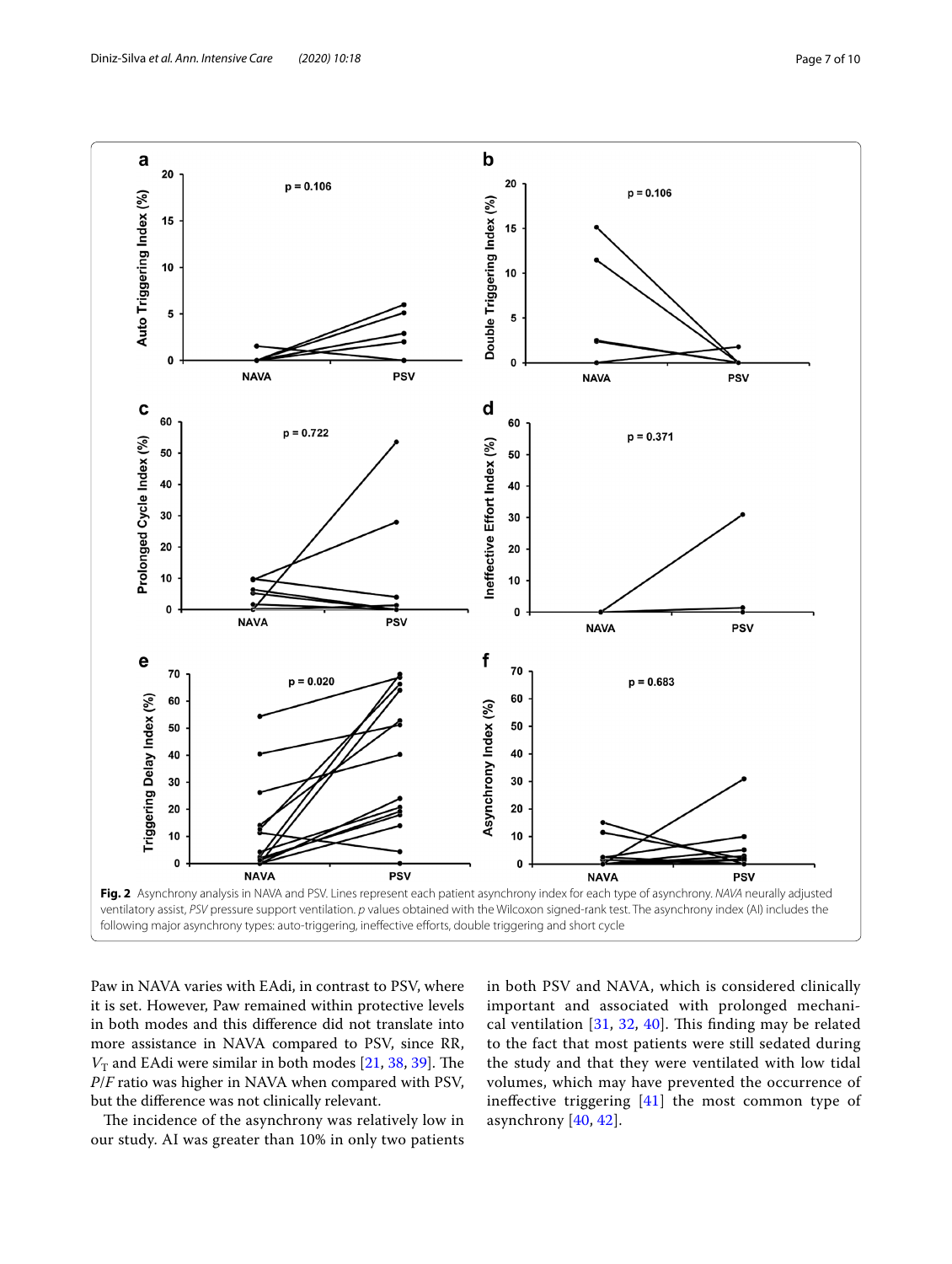

<span id="page-7-0"></span>second cycle resulted in an increase in airway pressure, but had zero fow and did not result in breath stacking



<span id="page-7-1"></span>Triggering delay was the most common type of asynchrony in our study, and it was signifcantly reduced in NAVA compared to PSV. Since triggering delay greater than 0.15 s may cause considerable discomfort  $[26, 43]$  $[26, 43]$  $[26, 43]$  $[26, 43]$  $[26, 43]$ and is easily measured with the NAVA catheter [[44](#page-9-28)[–46](#page-9-29)], we report its value but do not include it in the computation of AI to allow comparison of our results with other studies.

The occurrence of ineffective effort was rare and observed in only two patients in PSV. This is a contrast with previous studies comparing NAVA and PSV [[22,](#page-9-8) [23](#page-9-30), [25,](#page-9-14) [26](#page-9-26), [45\]](#page-9-31). One possible explanation for this diference is that the most important risk factor for inefective efort is over assistance and air trapping. Since ARDS patients have low respiratory system compliance and we titrated NAVA and PSV to deliver low  $V_T$ , risk factors for air trapping were reduced.

Double triggering was more common in NAVA than in PSV. This result is consistent with results obtained in other studies  $[26, 47]$  $[26, 47]$  $[26, 47]$  $[26, 47]$ . The presence of double triggering in NAVA is related to EAdi signal showing a biphasic curve. In our study, the second cycle in NAVA usually resulted in zero flow and did not result in breath stacking and high  $V_T$ , which is a concern related to double triggering in assisted-controlled modes [[24](#page-9-16), [48–](#page-9-33)[50\]](#page-9-34). Auto-triggering was observed in four patients in PSV and in only one patient during NAVA.

The low incidence of prolonged cycle compared to previous studies [[22](#page-9-8), [23,](#page-9-30) [25](#page-9-14), [26](#page-9-26)] is related to patients' mechanics and infuenced by the cycling criterion used. In NAVA, the cycling criterion is fxed at 70% of peak EAdi, and in PSV it was adjusted by the ICU team.

NAVA marginally improved PaO<sub>2</sub> and *P*/*F* compared with PSV, but the diference was not clinically relevant. Previous studies showed that spontaneous breathing eforts are associated with improved gas exchange compared with controlled ventilation [[24](#page-9-16), [51](#page-9-35), [52](#page-9-36)], but we did not observe diferences in gas exchange comparing NAVA3h and controlled ventilation. We found that NAVA was well tolerated for 3 h, and had similar RR,  $V_T$ , Paw and hemodynamics compared to controlled ventilation.

#### **Limitations**

Our study has several limitations: frst, it was a pilot, single-center study, we recruited a small sample size and patients included in the study showed a great variability regarding the number of days of MV, PEEP levels and *P*/*F* ratio. In addition, each ventilatory mode was studied for a short period. Therefore, more studies are necessary to test the feasibility and safety of using NAVA continuously in patients with ARDS to deliver protective MV. Second, we opted to interrupt the protocol for 25% of patients due to strong inspiratory efforts that prevented us from maintaining low  $V<sub>T</sub>$  in PSV. This choice was made to address a safety issue, since there is uncertainty about deleterious efects of strong inspiratory eforts at the early phase of ARDS. Since the patients had already been randomized, our power to detect diferences between NAVA and PSV was reduced. Therefore, our conclusions about the safety of NAVA and PSV to deliver protective MV cannot be extrapolated to all patients with ARDS. And third, we used the EAdi to identify patients' inspiratory eforts and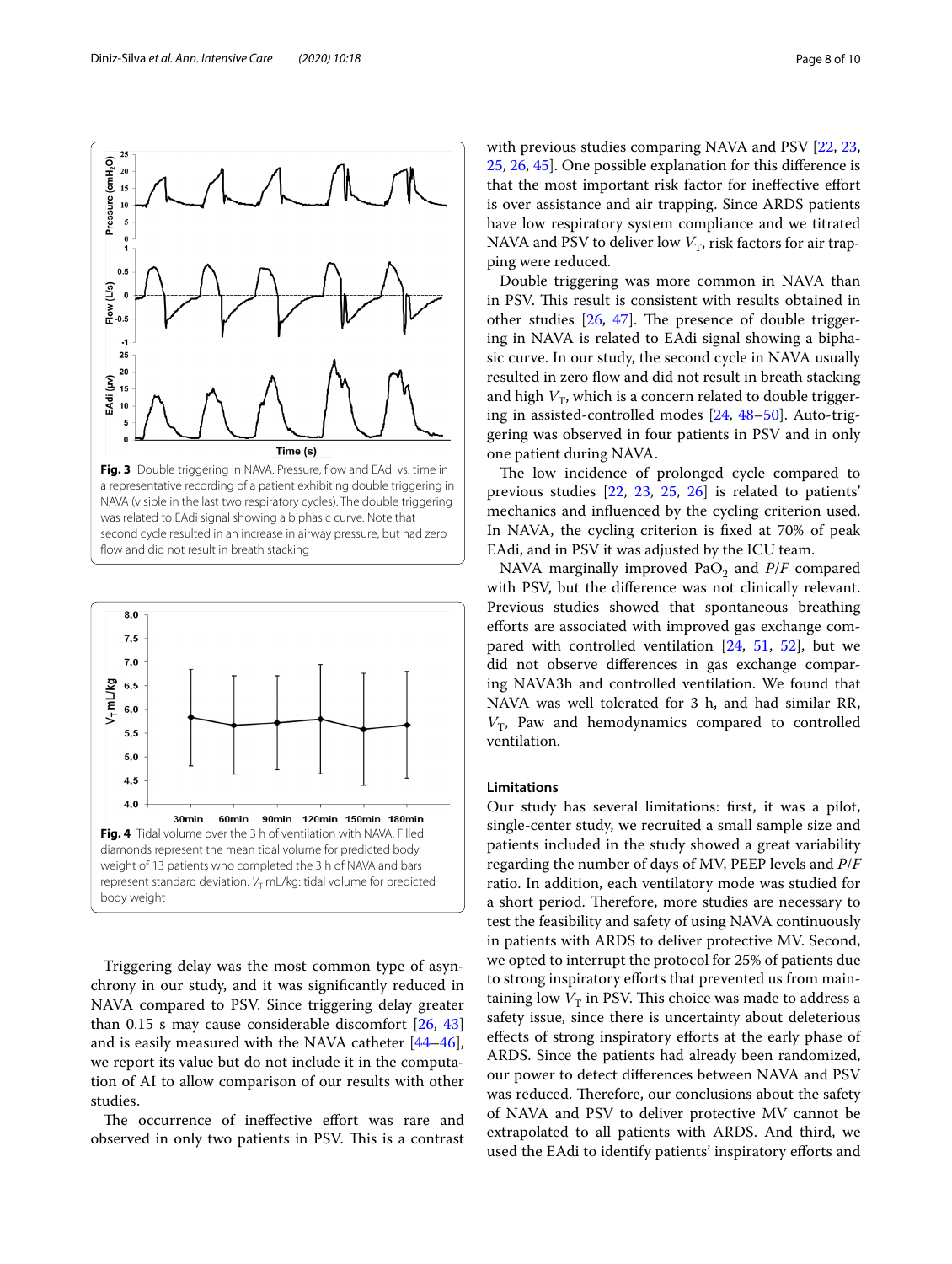asynchrony events; therefore, inspiratory eforts initiated by accessory muscles were not detected, which might impact asynchrony detection. In addition, EAdi is a processed signal, which may have impacted precision.

## **Conclusions**

In this pilot study, we found that it was feasible to keep tidal volume within protective levels with NAVA and PSV for 75% of the patients with ARDS under continuous sedation. Tidal volume was similar in PSV and NAVA and remained within protective levels for 3 h with NAVA. These findings suggest that using partial ventilatory assistance in ARDS can be used as part of a protective ventilation strategy, with potential benefts of less sedation and less muscle paralysis.

#### **Supplementary information**

**Supplementary information** accompanies this paper at [https://doi.](https://doi.org/10.1186/s13613-020-0638-0) [org/10.1186/s13613-020-0638-0.](https://doi.org/10.1186/s13613-020-0638-0)

<span id="page-8-8"></span>Additional file 1: Table S1. Comparison of blood gases between controlled ventilation and NAVA at the end of 3 h.

#### **Abbreviations**

AI: Asynchrony index; ARDS: Acute respiratory distress syndrome; EAdi: Electrical activity of the diaphragm; EAdi peak: Peak of electrical activity of the diaphragm; ECMO: Extracorporeal membrane oxygenation; FIO<sub>2</sub>: Fraction of inspired oxygen; ICU: Intensive care unit; MAP: Mean airway pressure; MV: Mechanical ventilation; NAVA: Neurally adjusted ventilatory assist; NAVA3H: Neurally adjusted ventilatory assist delivered for three hours; Paw: Peak airway pressure; PBW: Predicted body weight; PEEP: Positive end-expiratory pressure; *P*/*F*: Ratio of arterial oxygen pressure divided by the fraction of inspired oxygen; Pplat: Plateau pressure; PSV: Pressure support ventilation; RASS: Richmond Agitation–Sedation Scale; RR: Respiratory rate; SAPS 3: Simplifed acute physiology score; Tln: Neural inspiratory time; VE: Minute ventilation; V<sub>T</sub>: Tidal volume.

#### **Acknowledgements**

We acknowledge and thank Dr. Ho Yeh Li and Dr. Leandro Taniguchi for their support in inclusion of patients. We also acknowledge the MECOR program, ATS and ALAT, for their support for research in Latin America.

#### **Author's contributions**

FDS and JCF designed the study, participated in data collection and interpretation, and drafted the initial manuscript. HTM and AMA participated in data collection and interpretation and critically revised the manuscript. MBPA and CRRC participated in study design, data interpretation, and critically revised the manuscript. All authors read and approved the fnal version of the manuscript.

#### **Funding**

This study was funded by FAPESP (Project Number 2011/20225-1), a government funding agency in Brazil.

#### **Availability of data and materials**

All data are available in the manuscript.

#### **Ethics approval and consent to participate**

The Institution's Ethics committee (CaPPesq 02874612.6.0000.0068) approved the study and informed consent was obtained from the families of patients and attending physician. The study was registered on ClinicalTrials.gov (NCT01519258).

#### **Consent for publication**

Figure [4](#page-7-1) shows a double triggering of one patient of the study, but the image is entirely unidentifable.

#### **Competing interests**

Dr. Juliana Ferreira received fees for lecturing from Medtronic from 2016 to 2019. Dr. Marcelo B.P. Amato, MD, reports that his research laboratory has received grants in the last 5 years from the Covidien/Medtronic (mechanical ventilation), Orange Med/Nihon Kohden (mechanical ventilation) and Timpel S.A (Electrical Impedance Tomography). Dr. Marcelo B.P. Amato is also a minority shareholder in Timpel. The authors, FDS, HTM, AML, and CRRC have no conficts of interest to disclose related to the contents of the manuscript.

#### **Author details**

<sup>1</sup> Divisao de Pneumologia, Instituto do Coracao, Hospital das Clinicas HCF-MUSP, Faculdade de Medicina, Universidade de Sao Paulo, SP, BR, Av. Dr. Enéas de Carvalho Aguiar, 44, 5 andar, bloco 2, sala 1, São Paulo, SP CEP 05403900, Brazil.<sup>2</sup> Biomedical Engineering Laboratory, Escola Politécnica da USP, Av. Prof. Luciano Gualberto, trav. 3, 158, Cidade Universitária, São Paulo, SP CEP 05586-0600, Brazil. <sup>3</sup> Instituto de Física, Universidade de São Paulo, Caixa Postal 66318, São Paulo, SP CEP 05314‑970, Brazil.

# Received: 11 October 2019 Accepted: 2 February 2020

#### **References**

- <span id="page-8-0"></span>1. Bellani G, Laffey JG, Pham T, Fan E, Brochard L, Esteban A, et al. Epidemiology, patterns of care, and mortality for patients with acute respiratory distress syndrome in intensive care units in 50 countries. JAMA. 2016;315(8):788–800.
- <span id="page-8-1"></span>2. Azevedo LCP, Park M, Salluh JIF, Rea-Neto A, Souza-Dantas VC, Varaschin P, et al. Clinical outcomes of patients requiring ventilatory support in Brazilian intensive care units: a multicenter, prospective, cohort study. Crit Care. 2013;17(2):R63.
- <span id="page-8-2"></span>3. Diaz JV, Riviello ED, Papali A, Adhikari NKJ, Ferreira JC. Global critical care: moving forward in resource-limited settings. Ann Glob Health. 2019;85(1):3, 1–11.
- <span id="page-8-3"></span>4. Barbas CSV, Ísola AM, Farias AMC, Cavalcanti AB, Gama AMC, Duarte ACM, et al. Brazilian recommendations of mechanical ventilation 2013. Parte I. Rev Bras Ter Intensiva. 2014;26(2):89–121.
- 5. Fan E, Del Sorbo L, Goligher EC, Hodgson CL, Munshi L, Walkey AJ, et al. An official American Thoracic Society/European Society of Intensive Care Medicine/Society of Critical Care Medicine Clinical Practice Guideline: mechanical ventilation in adult patients with acute respiratory distress syndrome. Am J Respir Crit Care Med. 2017;195:1253–63.
- <span id="page-8-5"></span>6. Chiumello D, Brochard L, Marini JJ, Slutsky AS, Mancebo J, Ranieri VM, et al. Respiratory support in patients with acute respiratory distress syndrome: an expert opinion. Crit Care. 2017;21:240.
- 7. Walkey AJ, Goligher EC, Del Sorbo L, Hodgson CL, Adhikari NKJ, Wunsch H, et al. Low tidal volume versus non-volume-limited strategies for patients with acute respiratory distress syndrome—a systematic review and meta-analysis. Ann Am Thorac Soc. 2017;14:S271–9.
- <span id="page-8-4"></span>8. Amato MBP, Barbas CSV, Medeiros DM, Magaldi RB, Schettino GP, Lorenzi-Filho G, et al. Efect of a protective-ventilation strategy on mortality in the acute respiratory distress syndrome. N Engl J Med. 1998;338:347–54.
- <span id="page-8-6"></span>9. Papazian L, Forel JM, Gacouin A, Penot-Ragon C, Perrin G, Loundou A, et al. Neuromuscular blockers in early acute respiratory distress syndrome. N Engl J Med. 2010;363(12):1107–16.
- 10. Moss M, Huang DT, Brower RG, Ferguson ND, Ginde AA, Gong MN, et al. Early neuromuscular blockade in the acute respiratory distress syndrome. N Engl J Med. 2019;380(21):1997–2008.
- 11. Brower RG, Matthay MA, Morris A, Schoenfeld D, Thompson BT, Wheeler A. Ventilation with lower tidal volumes as compared with traditional tidal volumes for acute lung injury and the acute respiratory distress syndrome. N Engl J Med. 2000;342:1301–8.
- <span id="page-8-7"></span>12. Kress JP, Pohlman AS, O'Connor MF, Hall JB. Daily interruption of sedative infusions in critically ill patients undergoing mechanical ventilation. N Engl J Med. 2000;342:1471–7.